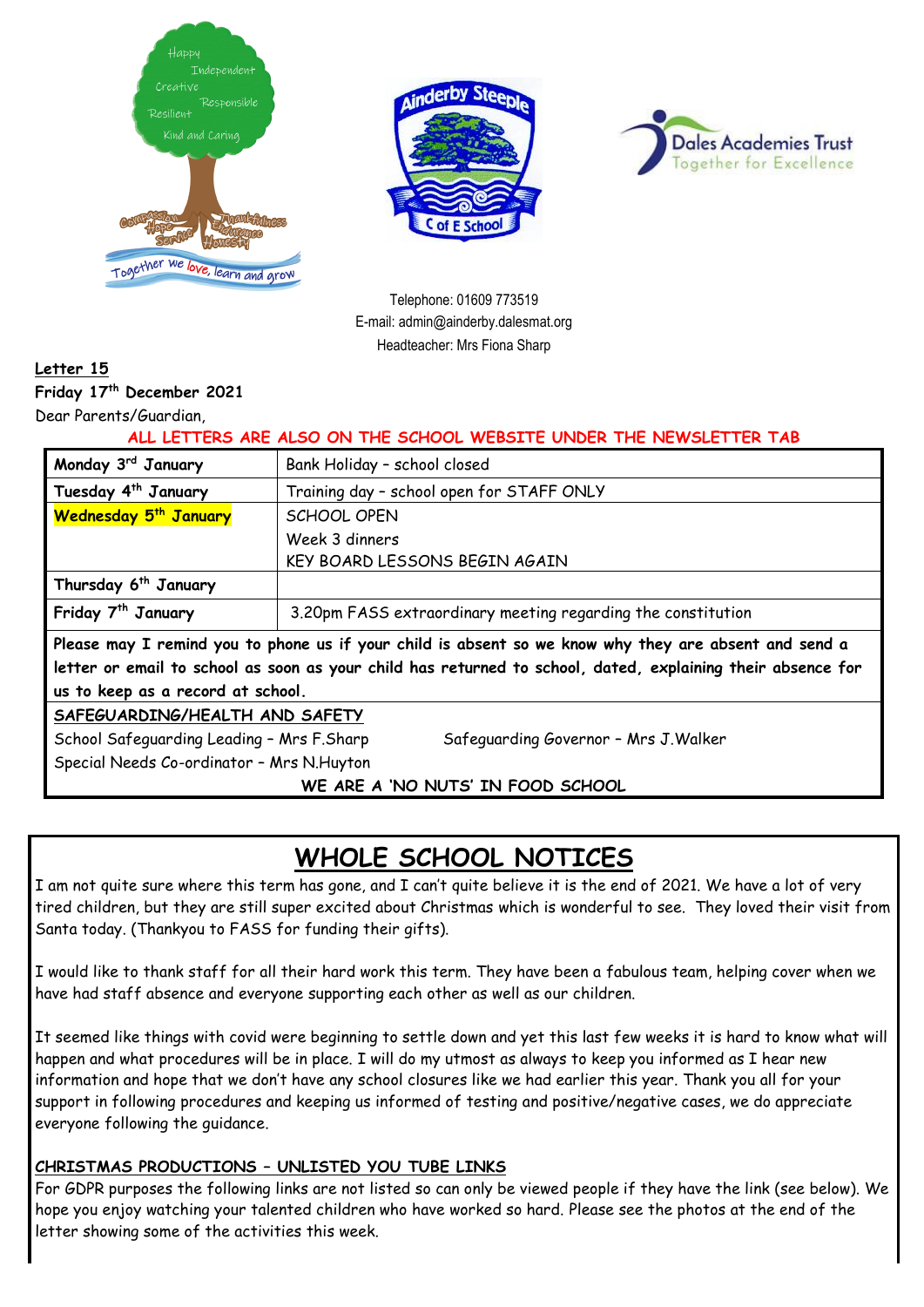Preschool, Class 1 and 2 'C-H-R-I-S-T-M-A-S Spells Christmas <https://youtu.be/0JPpTx5Sm-g>

Class 3 and 4 – 'Rock Around the Flock'

<https://youtu.be/9Hg16TiBMDk>

### **TEAMS EMAIL ADDRESSES FOR CHILDREN AND HOW TO GET ON TEAMS**

Following the news closely at the moment, there is a lot of uncertainty about schools, but I would think they will do everything they can do keep schools open. Just in case, so we are prepared if we have to go to remote learning, all children have been sent home with an email address to use to access TEAMS. I have also attached instructions as to how to log on to TEAMS. You may want to have a play around with TEAMS over Christmas to see how it works. Class 3 and 4 had started using it during the last lock down for catch up time, but if we were to be in lockdown, we would use it for some live teaching.

### **PE DAYS FOR SPRING TERM**

Rich Darcy will be working with class 3 and 4 on a Monday. Kate Curzon will work with class 3 and 4 Tuesday doing yoga. James Lofthouse returns to us in the summer term. Class 1 PE is Wednesday Class 2 PE is Wednesday and Friday Class 3 PE is Monday and Tuesday Class 4 PE is Monday and Tuesday

### **SUMDOG COMPETITION- MESSAGE FROM MRS WATTS**

Well done to everyone who took part in the North Yorkshire Sumdog contest which finished yesterday. Overall you achieved some incredible results: Class 4 came 5th and Class 3 8th in the County and James E, was the 4th highest individual scorer - amazing!

## **PRESCHOOL PARENTS**

**PLEASE CHECK THROUGH THE OTHER SCHOOL NOTICES IN CASE OTHER MESSAGES APPLY TO PRESCHOOL PARENTS**

# *Happy Christmas from all the Preschool staff!*

*What a fantastic last week we have had. The children have been filled with magic and excitement ready for Christmas. We have written our letters to Father Christmas and sent them in the post. We even had Father Christmas paying us a special visit where we sang him songs and he told us all about his busy night ahead, he even had a present for us! For the first time, we have enjoyed a delicious Christmas dinner cooked by our fantastic school cooks. Our Christmas party was a blast where we played party games all morning such as pass the parcel, pin the carrot on the snow man and musical statues.*

*Have a lovely Christmas, stay safe and I am looking forward to seeing you all in the new year!*

### **NEW MEMBER OF STAFF IN JANUARY**

Due to an increase in numbers in January, we have a new member of staff joining preschool. She is called Emily Thornton-Shaw and has experience in both schools and preschools.

If you need to contact our preschool leader Sarah Kelly please email her at [preschool@ainderby.dalesmat.org](mailto:preschool@ainderby.dalesmat.org)

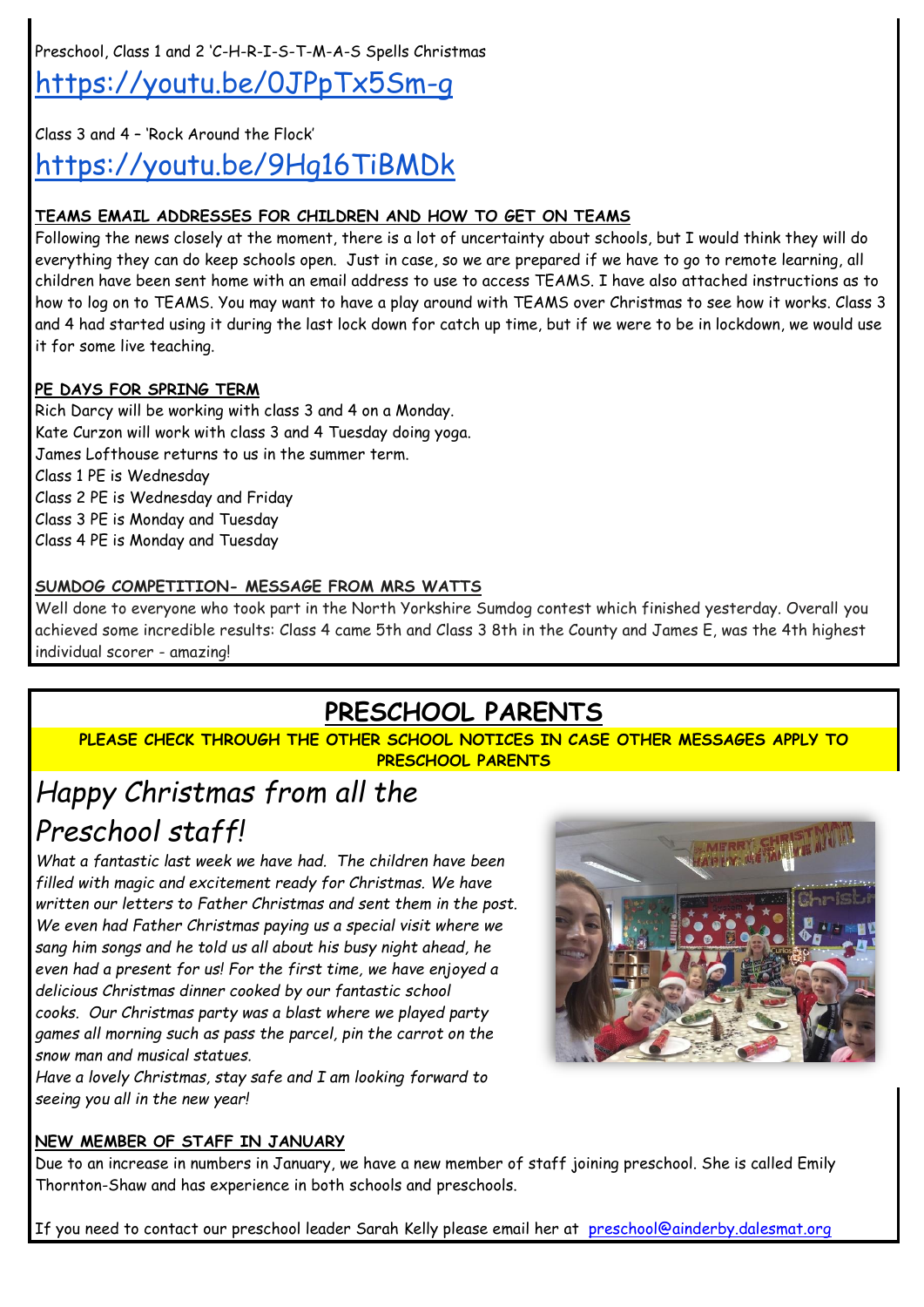## **FASS**

A huge thank to everyone in FASS for organising these different fundraising events as well taking time to sell tickets and make things. Thank you also to everyone for supporting them, it is greatly appreciated.

### **FASS CHRISTMAS RAFFLE**

Winners of the raffle prizes are: Hamper 1 Frances class 4 Hamper 2 Daisy class 1 Hamper 3 Lily and Erica Jar of chocolates Hugo Gingerbread house Max and Edward's grandparents **TOTAL MONEY RAISED** Thank you to everyone for raising an amazing £731 Pop up shop= £268 Christmas Eve bags = £168 Christmas raffle = £295

### **FASS CONSTITUTION-REMINDER**

The committee are planning to make some changes to their constitution and as such, need to give people 30 days' notice of an extraordinary meeting which will take place at 3.20pm on Friday  $7^{\rm th}$  January 2022

### **OTHER SCHOOL ITEMS SENT HOME TONIGHT**

**Please remember to look at all the attachments with the school email to ensure you have all the information needed regarding school. All letters are placed on the school website as well as being emailed.**

Bladder and bowel leaflet from the NHS TEAMS getting connected instructions

Finally, the staff, governors and I would like to wish you all a healthy, safe, peaceful and very happy Christmas and New Year.

Yours sincerely

4. Sharp

Mrs F. Sharp Headteacher

| <b>Spring Term 2022</b>                |                                                                        |
|----------------------------------------|------------------------------------------------------------------------|
| <b>DATE</b>                            | <b>EVENT</b>                                                           |
|                                        |                                                                        |
| Wednesday 5 <sup>th</sup> January 2022 | School re-opens for the Spring term                                    |
| Friday 7 <sup>th</sup> January 2022    | 3.20pm FASS extraordinary meeting to agree changes to the constitution |
| Monday 17 <sup>th</sup> January        | 7.00pm FASS meeting                                                    |